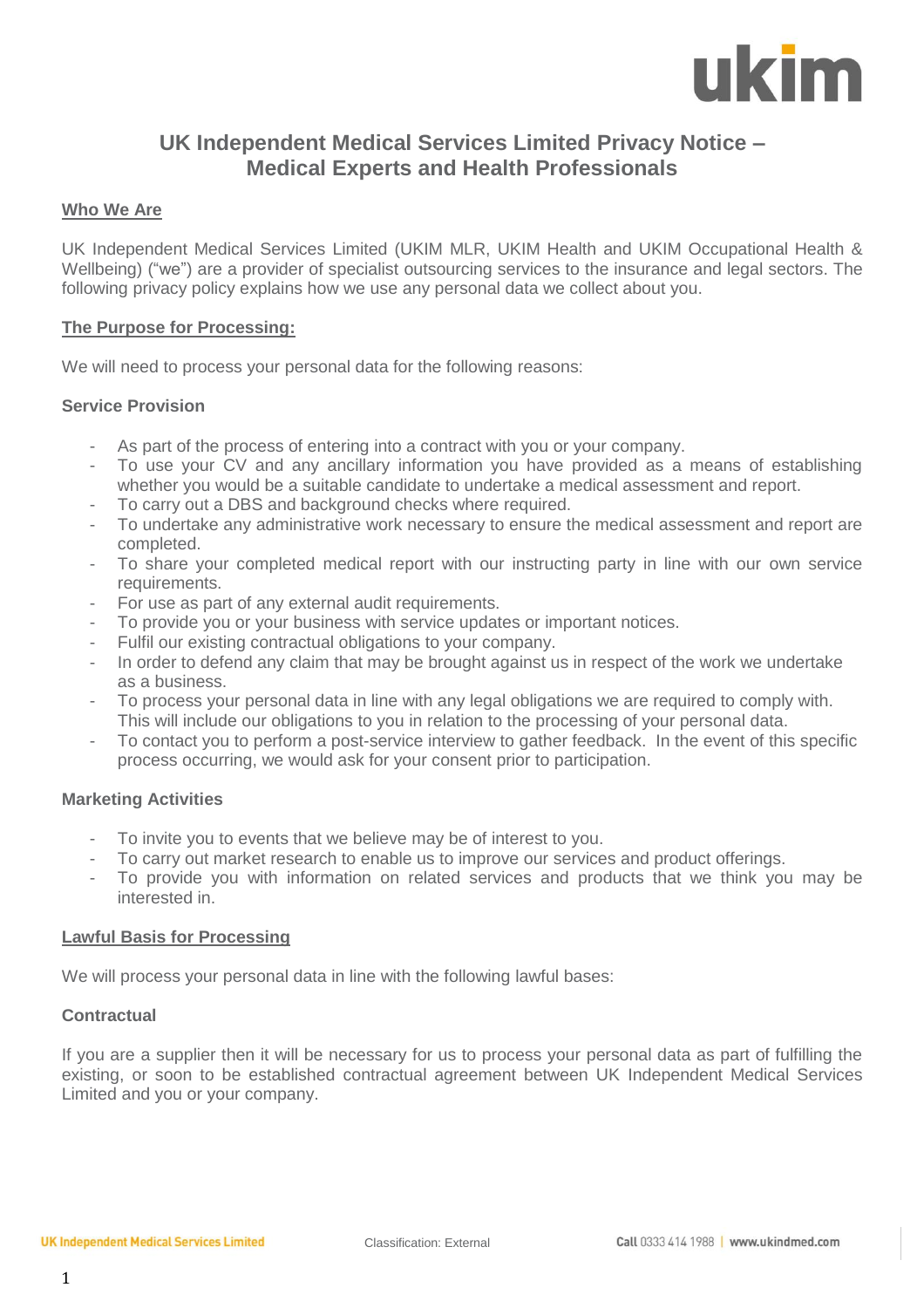

# **Legitimate Interests**

We will process your personal data on the basis of a legitimate interest when we are undertaking any marketing related activities. We believe that we have a genuine and legitimate reason to process your personal data as we feel that you may be interested in hearing from us and we do not expect that processing your personal data will harm any of your rights and interests.

### **Legal Obligation**

We may be required to process your personal data to comply with our legal obligations. This can include complying with a subject access request you have made or supplying personal data to public authorities once we have verified a request.

#### **Categories of Personal Data Collected**

As part of our processing activities we may obtain data directly from you. We may also gather the following personal data as part of our processing activities:

- Your name and contact details
- Information regarding general attributes which are relevant to the services you provide.

#### **Categories of Recipients**

- We will never share your information with any third parties that intend to use your personal data for their own purposes, other than what they are required to by law.
- We will be required to transfer your personal data to our instructing party and any relevant third party connected to the claim as advised by the instructing party for the following purposes:
	- $\circ$  as part of the nomination process used for selecting a suitably qualified medical professional,
	- o to facilitate in the progression of the medical assessment or treatment and completion of the corresponding reports and
	- o to include your personal data in the medical report that you create.
- We will also share your personal data with selected third parties who will assist us in our service provision to you.
- All third parties are fully vetted to ensure that your personal data is only shared and stored with companies that comply with all applicable Data Protection Regulations, including the General Data Protection Regulation and the Data Protection Act.
- Your personal data will not be shared or stored outside of the UK or European Economic Area unless we have been specifically instructed to do this. In these exceptional cases we will notify you and advise you of the safeguards that have been adopted to ensure that all transfers comply with all applicable Data Protection Regulations, including the General Data Protection Regulation and the Data Protection Act.

#### **Retention Period**

We will retain your personal data:

• During the course of your service provision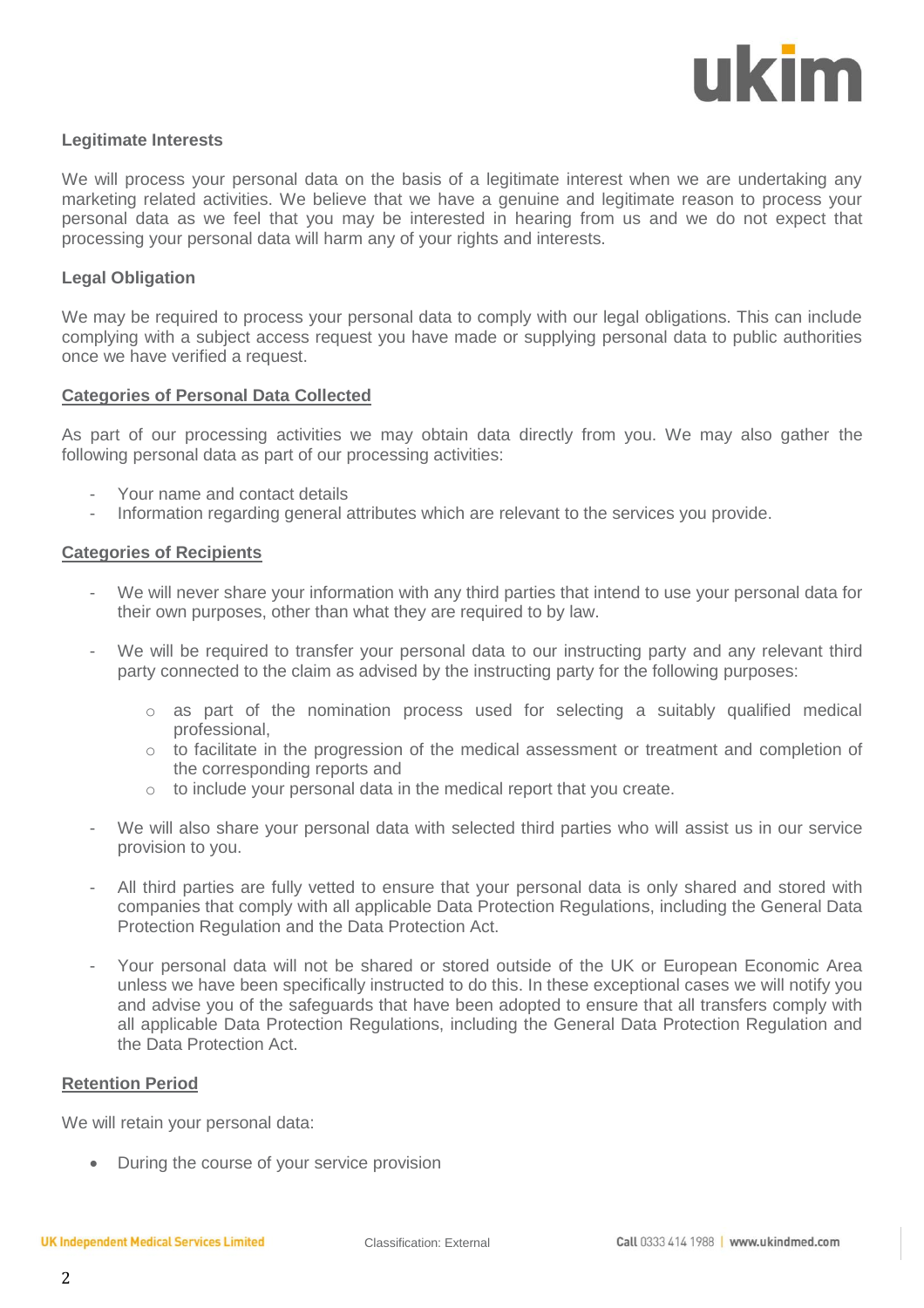# ukim

• For a further 7 years for HMRC audit purposes.

We will only use your personal data to the extent necessary to comply with our legal obligations (for example for HMRC financial accounting obligations as well as to enable us to defend any claim that may be brought against us in respect of the work we undertake as a business).

# **Your Rights:**

Under the Data Protection Act you have the following rights in relation to your personal data.

- **Right to Access** You have a right to request a copy of your personal data.
- **Right to Rectification** You have the right to ask us at any time to make any corrections or remove any personal data that you believe is inaccurate.
- **Right to Data Portability -** You have the right to request for the information we hold about you to be provided in a portable format.
- **Right to Erasure** You have the right to request the erasure of the personal data. However we may still need to retain personal data to comply with our legal obligations. In the event of a request we will provide you with full details of the personal data that we are required to retain.
- **Right to Restriction -** You have the right to request a restriction in the processing of your personal data. However, we may need to keep basic contact information about you if you are already or will shortly be an active supplier as we will require this information for the fulfilment of our service provision.
- **Right to Objection -** You have the right to object to the processing of your personal data. However, we may need to keep basic contact information about you if you are already or will shortly be an active supplier as we will require this information for the fulfilment of our service provision.

We will aim to respond to any requests relating to your rights without undue delay and in any case within 30 calendar days of receipt of your request. If we are unable to comply with a request for any reason then we will provide you with a full justification in writing within 30 calendar days of receipt of your request. We may ask you to confirm your identity so that we can validate a request. If you would like to make a request, please email or write to us using the contact details provided below.

# **To Withdraw Consent**

You have the right to withdraw your consent to the use of your personal data for marketing activities. You can withdraw your consent to marketing activity at any time using the unsubscribe link located at the bottom of any of our marketing emails. Alternatively, you can contact a member of the Expert Liaison team by emailing us at expertinfo@ukindmed.com.

If you are a supplier then we will still need to keep basic contact information about you as we will require this for contractual purposes.

# **Complaints**

If you are unhappy about any aspect of our process and you would like to file a complaint please contact us using the details below.